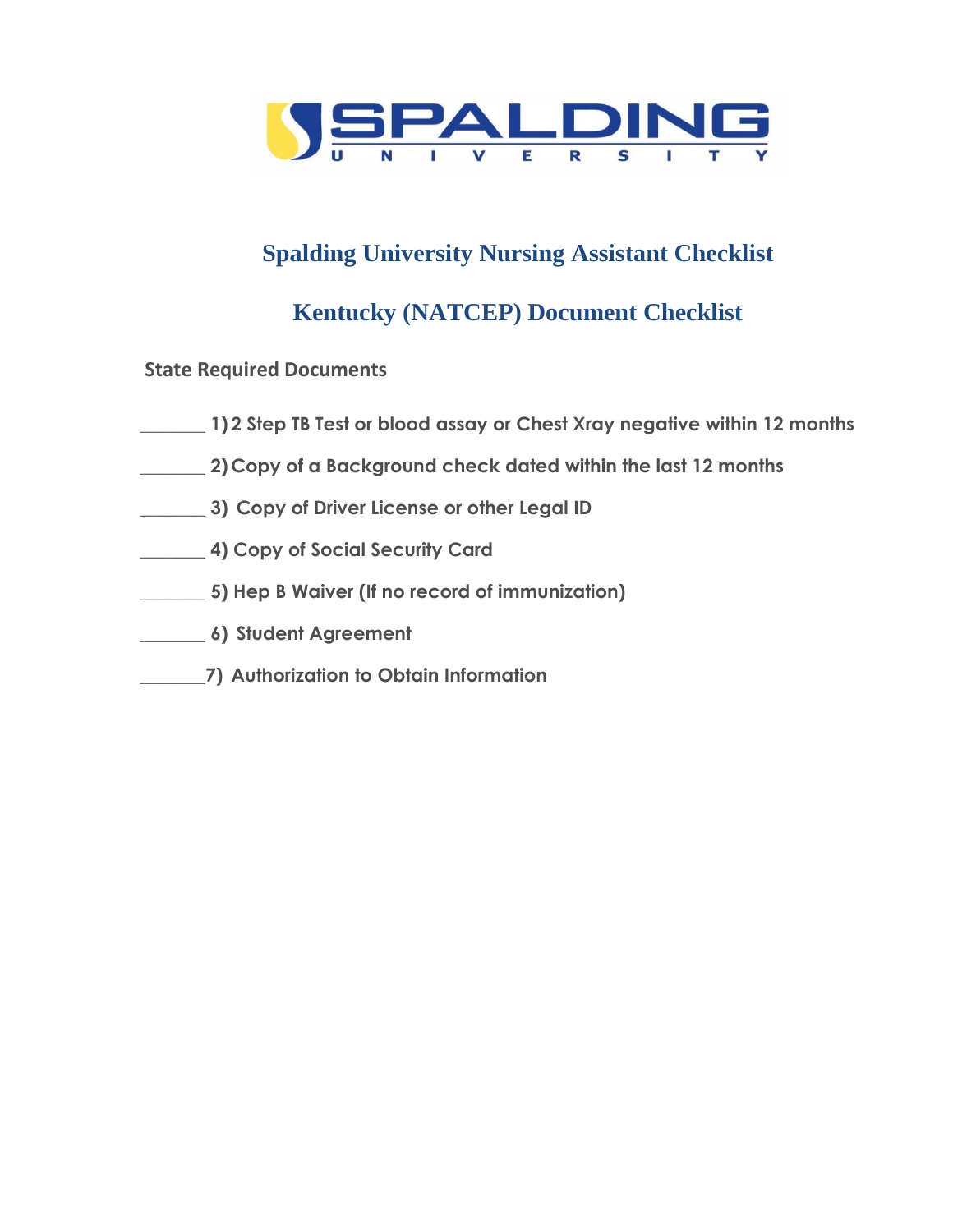

### *Hepatitis B Vaccine Waiver*

#### \_\_\_\_\_\_ **Hepatitis B Vaccine Waiver**

#### **Initials**

I understand that due to my occupational exposure to blood or other potentially infectious materials I may be at risk of acquiring hepatitis B virus (HBV) infection. The School of Nursing recommended that I have the three series injections to be vaccinated with hepatitis B vaccine. I understand that if I do not have the three injection series that I continue to be at risk of acquiring hepatitis B, a serious disease.

**\_\_\_\_\_\_\_\_\_\_\_\_\_\_\_\_\_\_\_\_\_\_\_\_\_\_\_ \_\_\_\_\_\_\_\_\_\_\_\_\_\_\_\_\_\_\_\_\_\_\_\_\_\_\_ \_\_\_\_\_\_\_\_\_\_** Signature **Printed Name** Date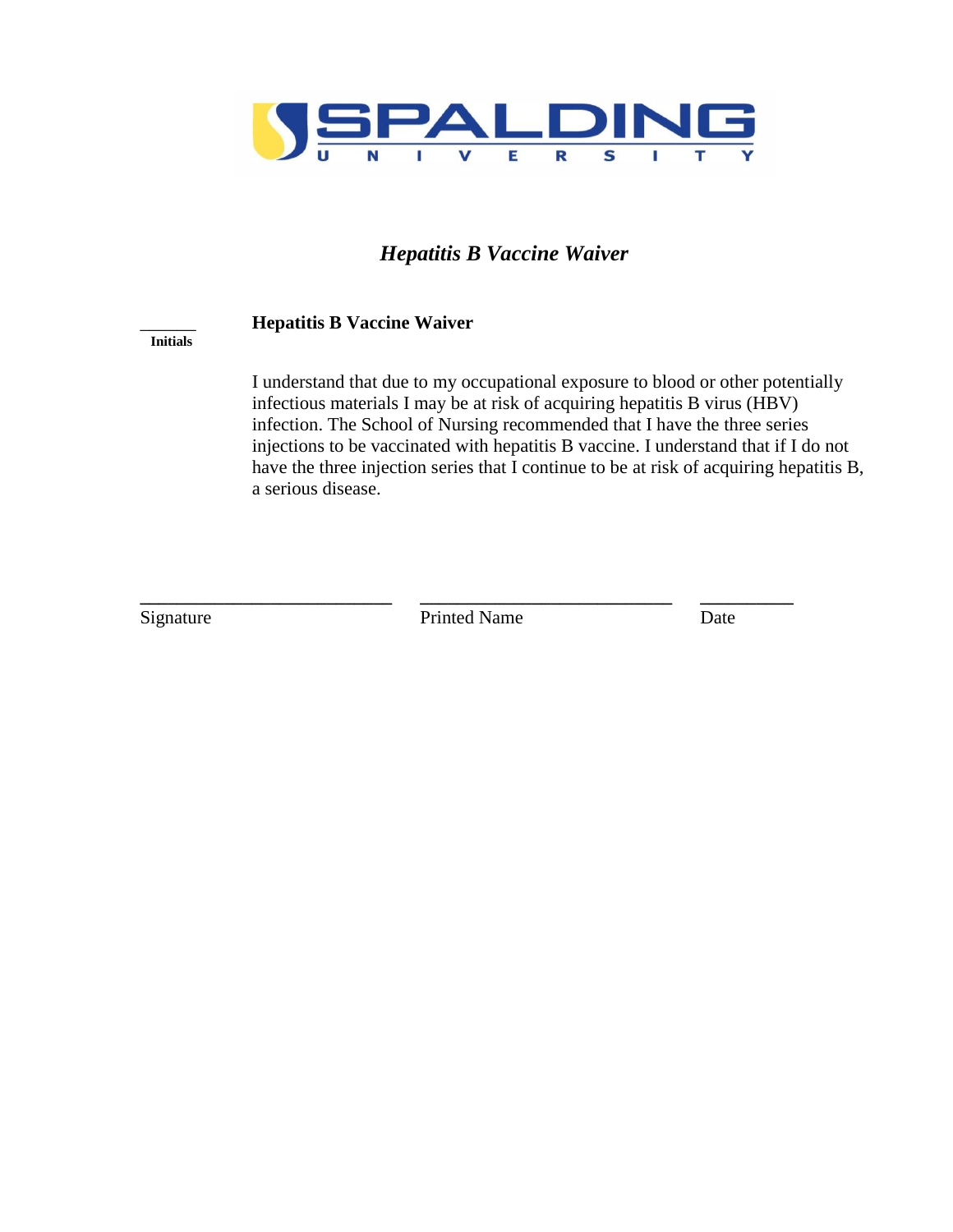

## **Spalding University**

### **Nursing Assistant Student Agreement**

 **On-line CNA Course**

As a student enrolled in **Nursing Assistant,** you have received a copy of the course expectations/requirements defined within the syllabus. It is your responsibility to review the syllabus prior to each learning experience, thus assuring preparedness and noting projects, assignments, deadlines, etc. The faculty reserves the right to make necessary changes in the syllabus at any time during the semester as deemed necessary. In such an event you will be notified verbally, and in writing/electronically. Adhering to the course syllabus is integral your academic success.

Student Signature: \_\_\_\_\_\_\_\_\_\_\_\_\_\_\_\_\_\_\_\_\_\_\_\_\_\_\_\_\_\_\_\_\_\_\_\_\_\_\_\_\_\_\_\_\_\_\_\_\_\_\_

Date: \_\_\_\_\_\_\_\_\_\_\_\_\_\_\_\_\_\_\_\_\_\_\_\_\_\_\_\_